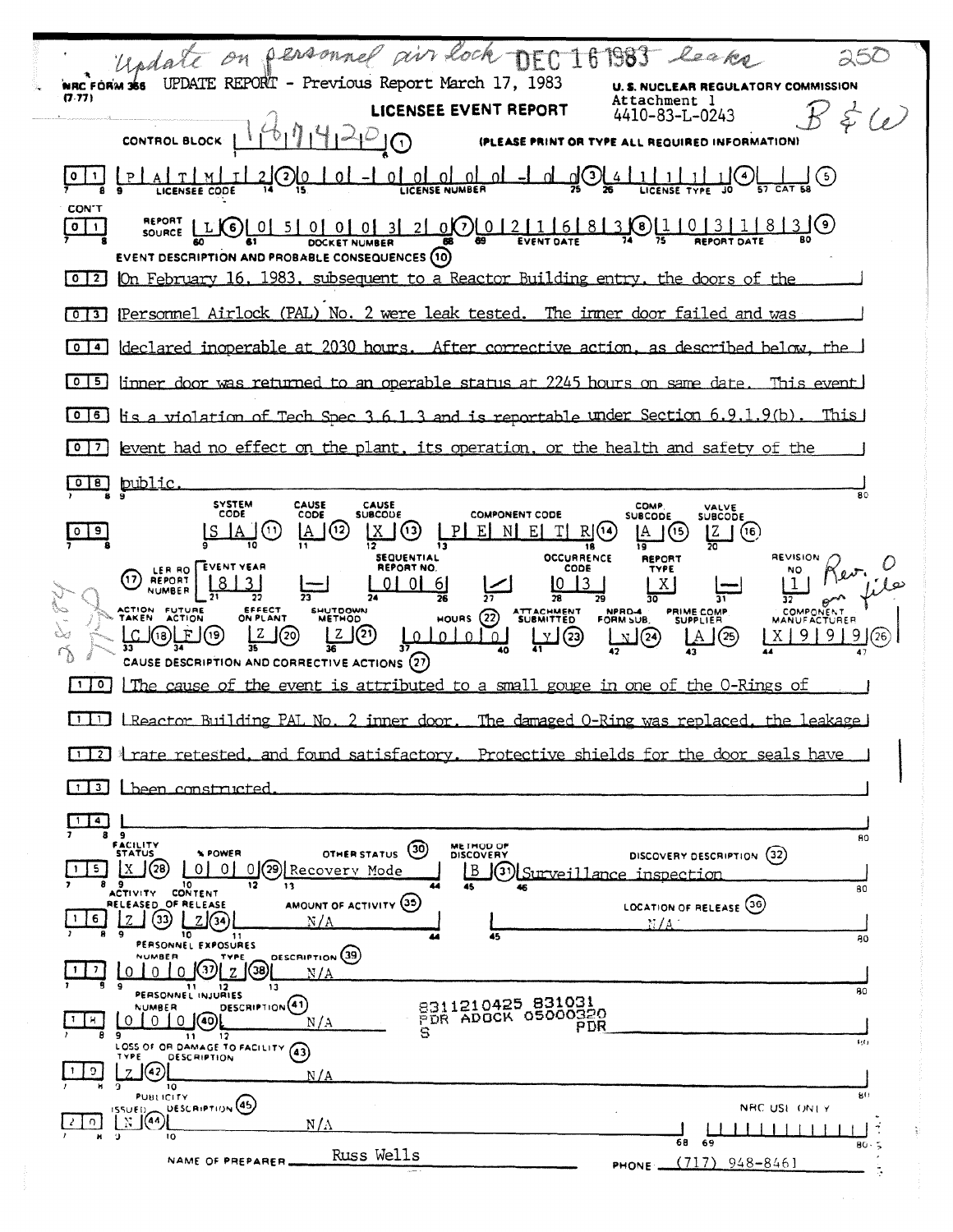# LER 83-006/03X-I EVENT DATE - February 16, 1983

### I. EXPLANATION OF THE OCCURRENCE

On Wednesday, February 16, 1983, following a Reactor Building Entry, the Personnel Airlock (PAL) No. 2 inner door was leak tested per Surveillance Procedure 4311-5. The leakage rate exceeded the Technical Specification limit; therefore, at 2030 hours the Action Statement of Technical Specification 3.6.1.3 was entered. This event is reportable under Section 6.9.1.9(b).

Inspection of the Reactor Building Personnel Airlock No. 2 inner door seals revealed a quarter inch (1/4") gouge in one of the inner door's 0-Rings/seals at the six o'clock position.

The damaged seal was replaced, the leakage rate was reneasured with satisfactory results, and the door was returned to an operable status at 2245 hours on February 16, 1983.

This event is similar in nature to LER's 80-10/01L-0, 80-30/01L-0, 80-37/01L-0, 80-44/01L-0, 80-47/01L-0, 80-52/01L-0, and 82-25/03L-0 pertaining to excessive seal leakage for both PAL's of the TMI-2 facility.

### II. CAUSE OF THE OCCURRENCE

The gouge in the inner door 0-Ring of Reactor Building PAL No. 2 apparently was caused by an inadvertent impact while moving material into/out of the Reactor Building.

#### III. CIRCUMSTANCES SURROUNDING THE OCCURRENCE

At the time of the occurrence, the Unit 2 facility was in a long-term cold shutdown state. The reactor decay heat was being removed via loss to ambient. Throughout the event there was no effect on the Reactor Coolant System or the core.

### IV. CORRECTIVE ACTIONS TAKEN OR TO BE TAKEN

- Immediate The damaged seal was replaced. The leakage rate test was then performed with satisfactory results.
- Long-Term GPUNC has constructed protective shields for the PAL door seals. These protective shields are maintained at the anterooms of both airlocks and are installed at the direction of the entry supervisor. Additionally, CPUNC Operating Procedure 2104-4.55, Revision 8, dated October 13, 1983, has been revised to reflect the use of these protective shields.

All personnel in training for Reactor Building entries are cautioned to avoid damaging the door seals or sealing surfaces when roving material into/out of the Reactor Building. Airlock attendants have been instructed in the same regard.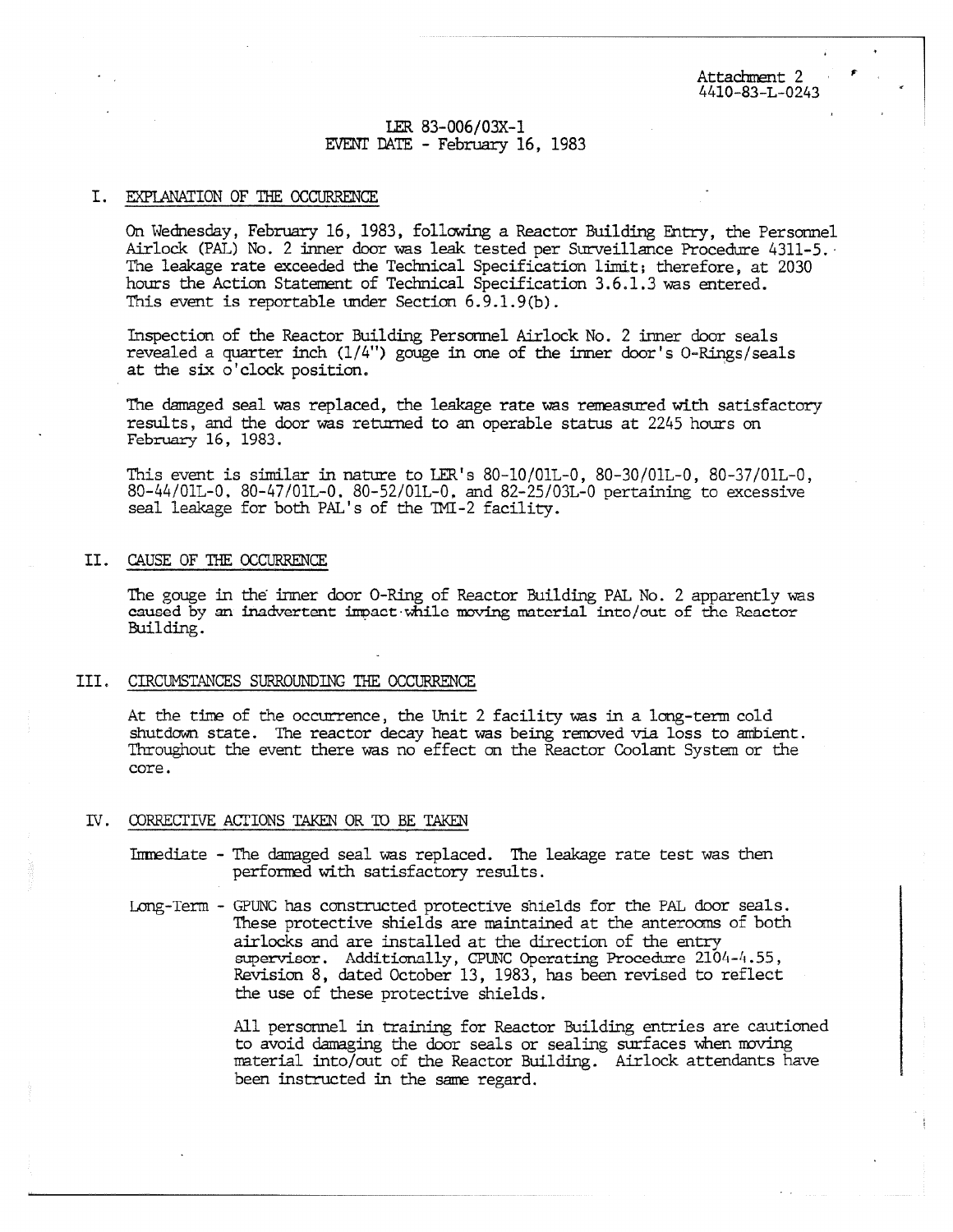$\rightarrow$ 

(高速)

議論させていま

والجدادين

# $\begin{minipage}{0.5\linewidth} \vspace{0.5cm} \begin{tabular}{cc} \multicolumn{2}{c}{\textbf{0.5\linewidth}} \vspace{0.5cm} \vspace{0.5cm} \vspace{0.5cm} \textbf{V.} & \textbf{COMPORT FAILURE DATA} \end{tabular} \end{minipage} \end{minipage}$  $\begin{picture}(100,10) \put(0,0){\vector(1,0){30}} \put(10,0){\vector(1,0){30}} \put(10,0){\vector(1,0){30}} \put(10,0){\vector(1,0){30}} \put(10,0){\vector(1,0){30}} \put(10,0){\vector(1,0){30}} \put(10,0){\vector(1,0){30}} \put(10,0){\vector(1,0){30}} \put(10,0){\vector(1,0){30}} \put(10,0){\vector(1,0){30}} \put(10,0){\vector(1,0){30}} \put(10,0){\vector($

J.

Two (2) 0-Rings (Silicone Cord, 3/8" Cross Section, AMS 3302, 50 Durorneter). Manufactured by the Ja-Bar Silicone Corporation, Andover, NJ.,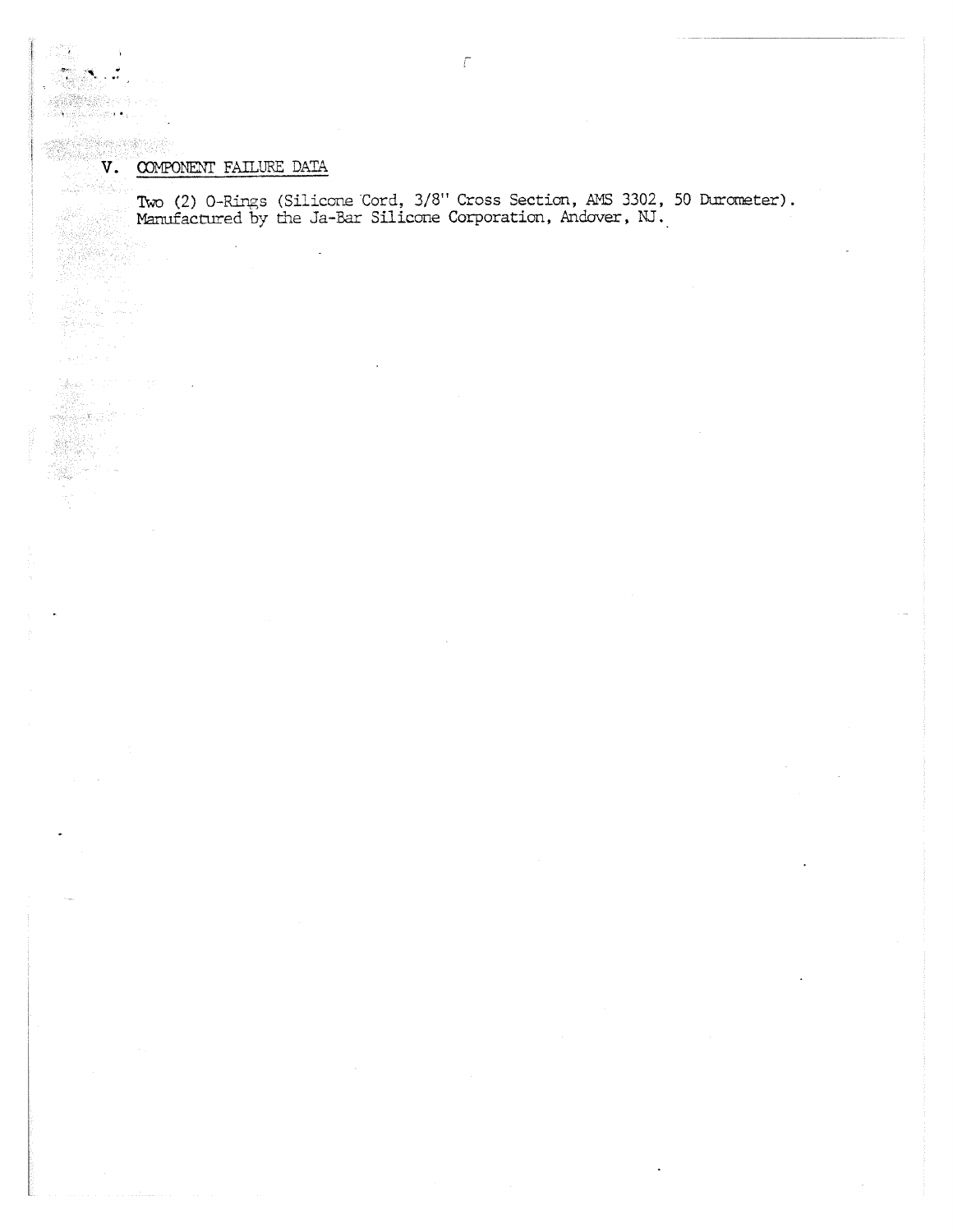

# **GPU Nuclear Corporation**

Post Office Box 480 Route 441 South Middletown, Pennsylvania 17057-0191 717 944-7621 TELEX 84-2386 Writer's Direct Dial Number:

October 31, 1983 4410-83-L-0243

Office of Inspection and Enforcement Attn: Dr. Thomas E. Murley Regional Administrator US Nuclear Regulatory Commission Region I 631 Park Avenue<br>King of Prussia, PA Fice of Inspection and Enfo<br>
Office of Inspection and Enfo<br>
Attn: Dr. Thomas E. Murley<br>
Regional Administrator<br>
US Nuclear Regulatory Commiss<br>
Region I<br>
631 Park Avenue<br>
King of Prussia, PA 19406<br>
Dear Sir:

Dear Sir:

Three Mile Island Nuclear Station, Unit 2 (TNI-2) Operating License No. DPR-73 Docket No. 50-320 Updated Licensee Event Reports

The Licensee Event Reports listed in Attachment 1 have been updated and are enclosed as Attachment 2 to this letter.

If you have any questions, please contact Mr. J. J. Byrne of my staff.

,ncerely, R K anga Ъi tor. TMI

BKK/JJB/RDW/jep

Attachments

8311210334 831031 PDR ADOCK 05000320<br>PDR

CC: Mr. L. H. Barrett, Deputy Program Director - TMI Program Office Dr. B. J. Snyder, Program Director - TMI Program Office

GPU Nuclear Corporation is a subsidiary of the General Public Utilities Corporation